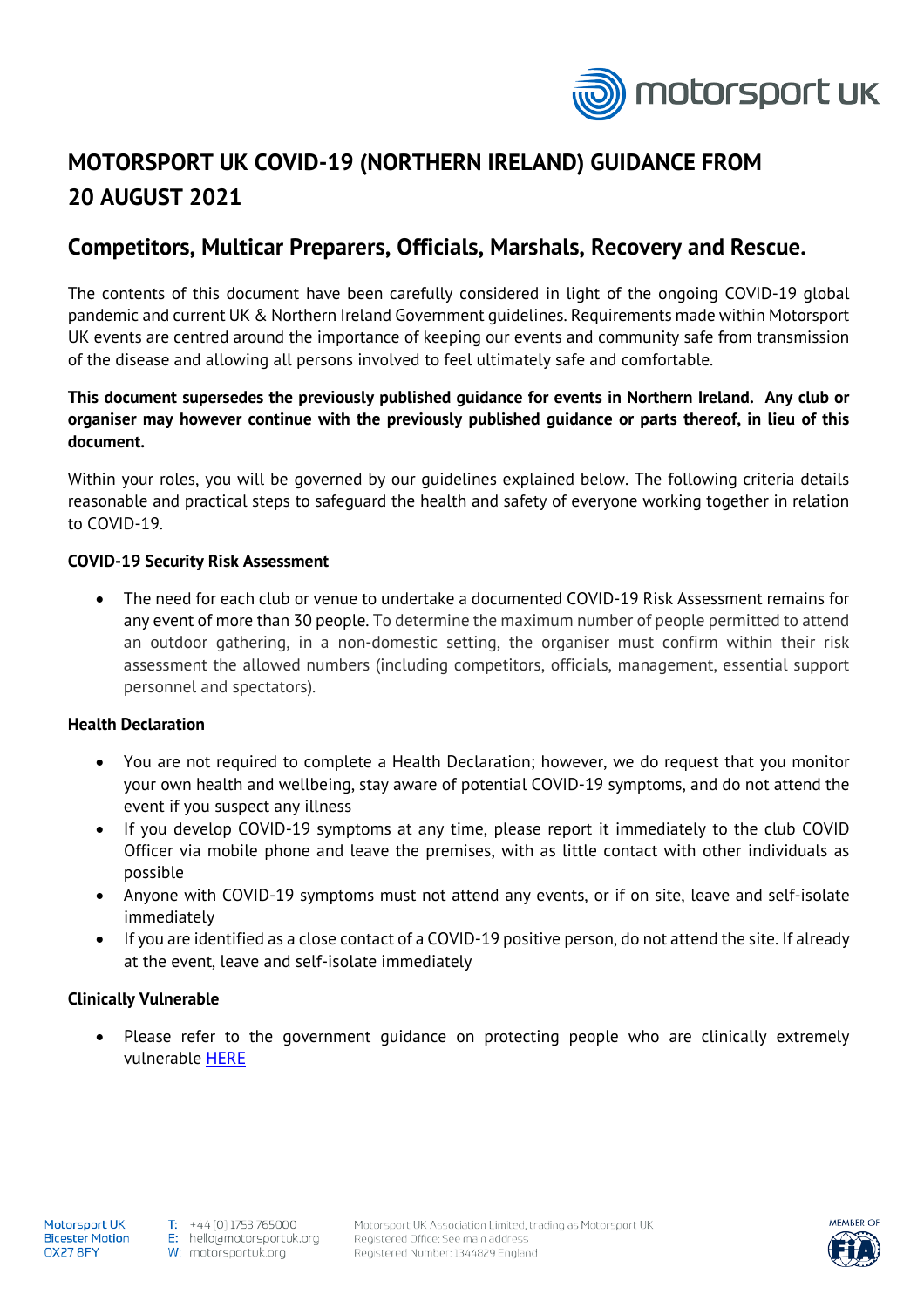

## **COVID-19 Testing**

- We strongly encourage you to be mindful of potential COVID-19 infections and suggest that you may wish to take a Lateral Flow COVID-19 Test to check your wellbeing before attending events.
- Lateral Flow COVID-19 Tests can be obtained in advance, free of charge from <https://www.gov.uk/order-coronavirus-rapid-lateral-flow-tests>
- Results can be logged on [https://www.gov.uk/report-COVID19-results](https://www.gov.uk/report-covid19-results)

#### **Social Distancing**

- Whilst the public are now not required to social distance, we encourage our members to maintain their distance from other individuals outside of their social bubble to avoid becoming a close contact of COVID-19.
- A close contact is defined as:
	- Anyone who lives in the same household with another person who has COVID-19 symptoms or has tested positive for COVID-19
	- **Someone who has had any of the following contact with a person that has tested positive for** COVID-19:
		- Face-to-face contact under 1m, including being coughed on, or having face-to-face conversation
		- Been within 1m for one minute or longer without face-to-face contact
		- Been within 2m of someone for more than 15 minutes (either as a one-off contact, or added up in total over one day)

#### **Track and Trace**

• Organisers are recommended to continue retaining details of participants where practicable and required to do so where social distancing cannot be respected.

#### **Face Coverings**

- We strongly encourage face coverings to be worn in high density areas and all public areas except when eating or drinking
- Many indoor settings will still mandate face coverings to be worn– except when eating or drinking
- Individuals may choose to wear a mask and officials in certain circumstances may request that you do so, and these situations/requests must be respected
- See international traveller section below

#### **Cleaning and Hand Hygiene**

- Wash hands with soap and warm water for 20 seconds regularly, and before eating, drinking, or touching the face
- Sanitise hands before and after handling equipment or shared objects
- Ensure regular cleaning of work items with enhanced attention to touch points in working areas
- Radios should continue to be sanitised at pick-up and drop-off due to aerosol risks

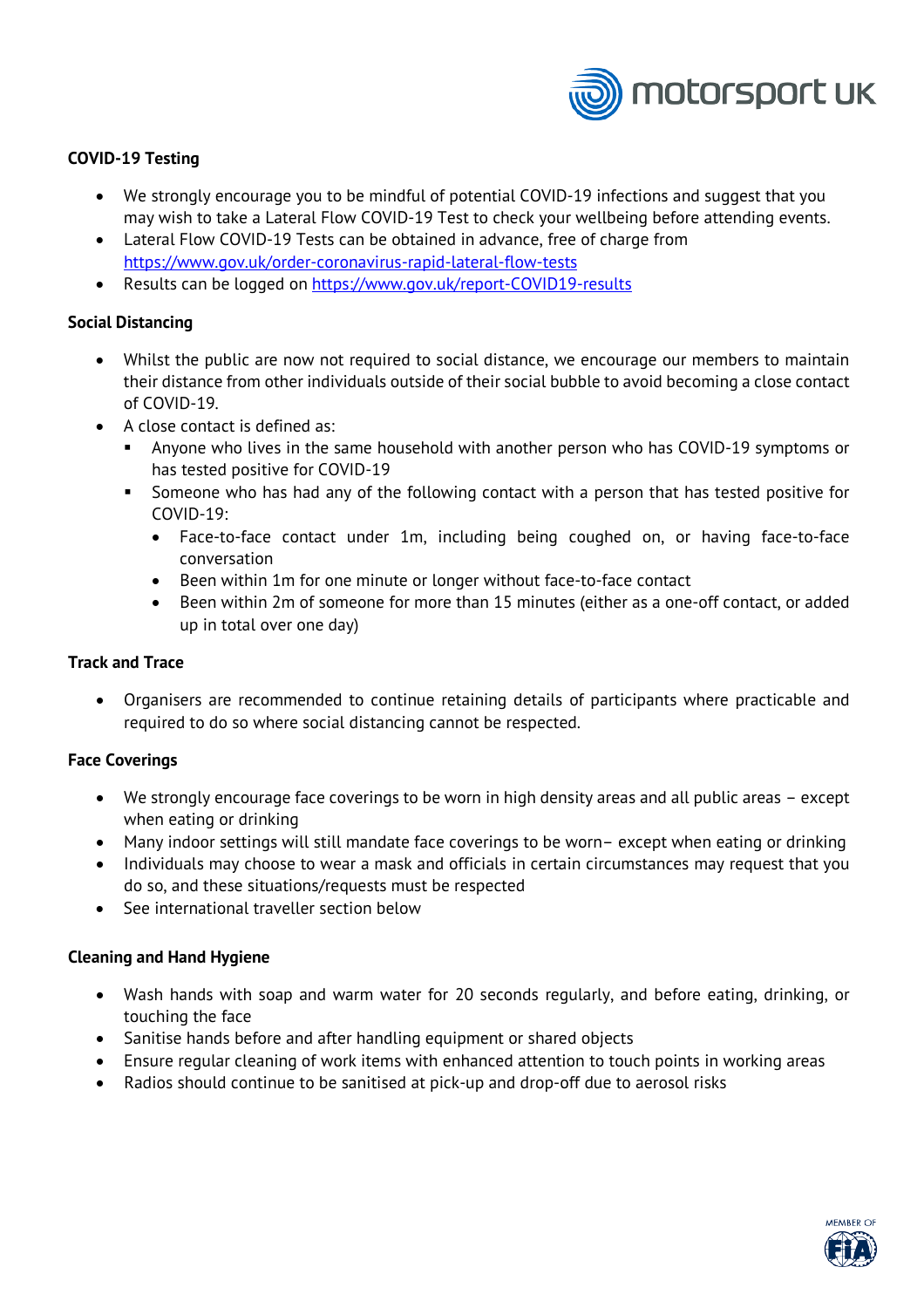

## **Ventilation**

- Ensure windows and non-fire doors are kept open whenever possible to enhance flow of fresh air
- Make sure ventilation systems are kept running, as they run fresh air through the buildings from the outside
- Any necessary contact activity should be outside if possible; COVID-19 virus particles disperse most efficiently in open air

#### **Signing on and self-declaration**

- Each individual club can now choose their preferred approach to signing-on and self-declaration
- Signing-on and self-declarations by the use of paper copies before the event is permitted, however we strongly encourage the use of online signing-on systems
- Clubs are permitted to generate a self-declaration form to accommodate for their discipline needs. If this is the case the form must contain the Motorsport UK declaration and required fields unmodified. Additional information is permitted

#### **Pre-Event Scrutineering**

- The format of scrutineering can now be decided by each individual club, allowing the return of the pre COVID-19 Scrutineering format, or amending the current approach by increasing the number of cars scrutineered on the event but no less than 10%
- All Competitors must continue to submit a pre-event Declaration

#### **On-Event Documentation**

• While we encourage that electronic document exchange remains, organisers may revert to printed documentation where it is considered appropriate

#### **Marshals, Scrutineers, Clerks and Stewards**

- Marshal posts and Scrutineering teams can return to full capacity in all disciplines
- Radio Marshals can return to using one vehicle during the event, it is recommended windows are open where possible to increase ventilation and radio sanitisation applies as above
- Scrutineers are permitted to carry out Safety and Technical checks with physical contact on the equipment. We encourage the use of hand sanitizer before and after handling the competitor's equipment
- Track Inspections must continue to be undertaken by the Clerk of the Course who will report back to the Event Steward(s)

# **COVID-19 Officer**

• The role of COVID-19 Officer can now be undertaken by the Meeting Steward(s) who will include their observations within their submitted report. A briefing document supplied to the Motorsport UK Steward will be copied to the Organiser. Where a Motorsport UK Steward is not appointed for an event, the Clerk of Course can take on this role